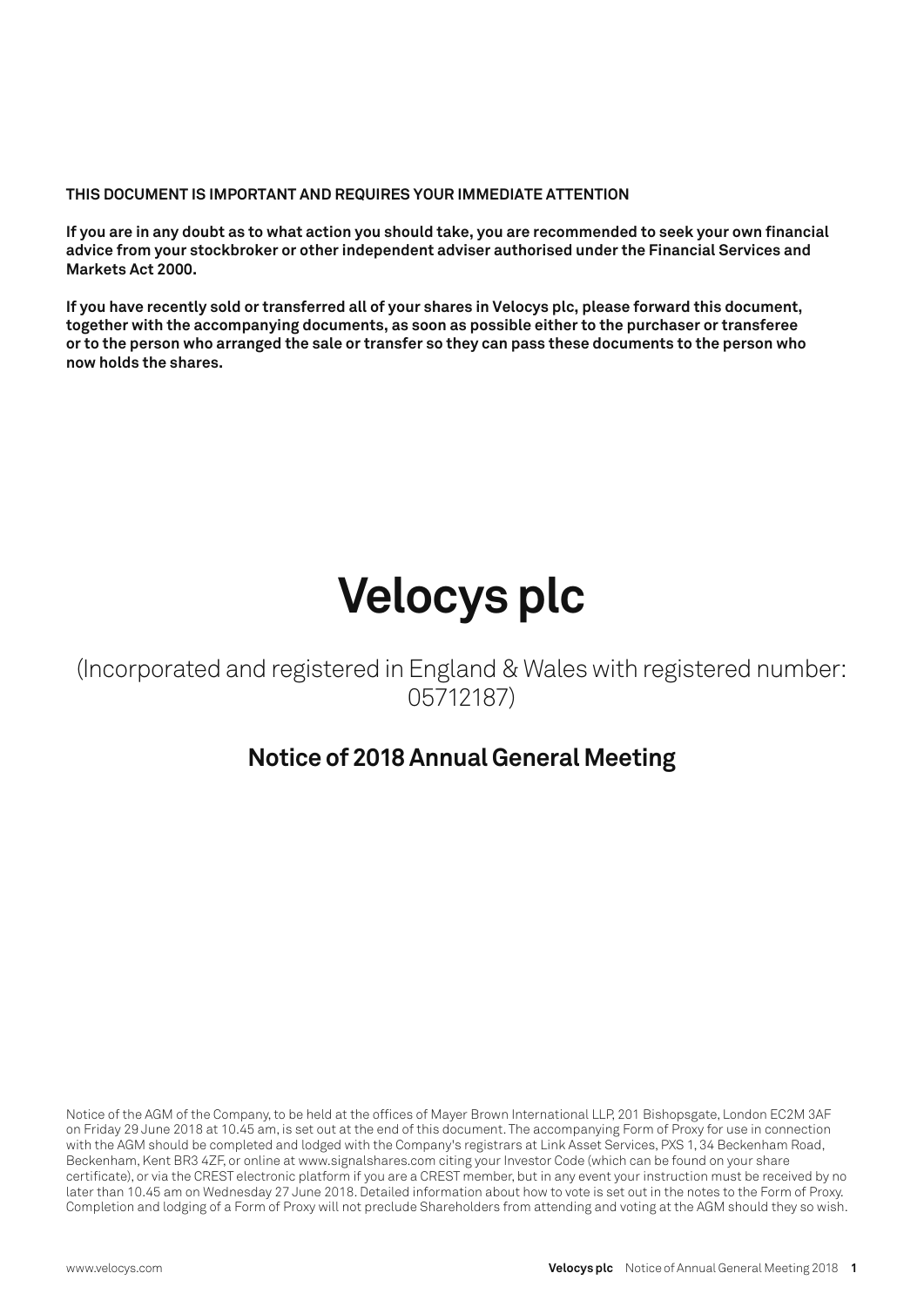### **Letter from the Chairman of the Company**

(Incorporated and registered in England & Wales with registered number: 05712187)

**Directors: Registered Office:** Dr. Pierre Jungels (Chairman) David Pummell (Chief Executive Officer)<br>Dr. Paul Schubert (Chief Operating Officer) 173 Curie Avenue Dr. Paul Schubert (Chief Operating Officer) Sandy Shaw (Non-Executive Director)<br>Andrew Morris (Non-Executive Director) OX11 00G Andrew Morris (Non-Executive Director)

5 June 2018

To the holders of ordinary shares and for information purposes only, to holders of options under the Company's share option schemes.

Dear Shareholder,

### **2018 Annual General Meeting**

I am writing to give you details of the resolutions to be proposed at the Company's 2018 AGM to be held at the offices of Mayer Brown International LLP, 201 Bishopsgate, London EC2M 3AF on Friday 29 June 2018 at 10.45 am, and which are set out in the notice of AGM at the end of this document (the **"Notice"**).

Shareholders should read the contents of this document in conjunction with the audited financial statements of the Company for the financial year ended 31 December 2017, together with the reports of the directors and auditors thereon (the **"Accounts"**), copies of which are being mailed to Shareholders together with this notice.

#### **The Board of directors**

The Company's Articles of Association provide that directors are subject to election by shareholders at the first opportunity after their appointment. In addition, one third of directors are subject to retirement by rotation at each annual general meeting. The Board has agreed that, in line with best corporate governance practice, all directors should stand for re-appointment at the 2018 Annual General Meeting.

Biographical details of each of the directors proposed for reappointment are set out on the Company's website at www.velocys.com.

### **Annual General Meeting**

The following resolutions will be proposed at the AGM:

#### **Ordinary Resolutions**

Resolutions nos. 1 to 9 are to be proposed at the Meeting as ordinary resolutions (each requiring more than 50 per cent. of the votes cast to be in favour of the resolution in order for it to be passed), as follows:

### **Resolution no. 1 – Report and Accounts**

To receive, consider and adopt the annual accounts of the Company as at 31 December 2017 and the directors' and auditors' reports thereon (resolution no. 1);

To re-elect the following directors who retire in accordance with the provisions of the UK Corporate Governance Code and, being eligible, offer themselves for election. The Board has noted that Dr. Pierre Jungels has served more than three consecutive three year terms of office and considers that he continues to make a significant contribution to the Company:

#### **Resolution no. 2 – Re-election of director**

To re-elect Sandy Shaw, who retires as a director and, being eligible, offers herself for re-election as a director at the Annual General Meeting (resolution no. 2);

#### **Resolution no. 3 – Re-election of director**

To re-elect David Pummell, who retires as a director and, being eligible, offers himself for re-election as a director at the Annual General Meeting (resolution no. 3);

#### **Resolution no. 4 – Re-election of director**

To re-elect Pierre Jungels, who retires as a director and being eligible, offers himself for re-election as a director at the Annual General Meeting (resolution no. 4);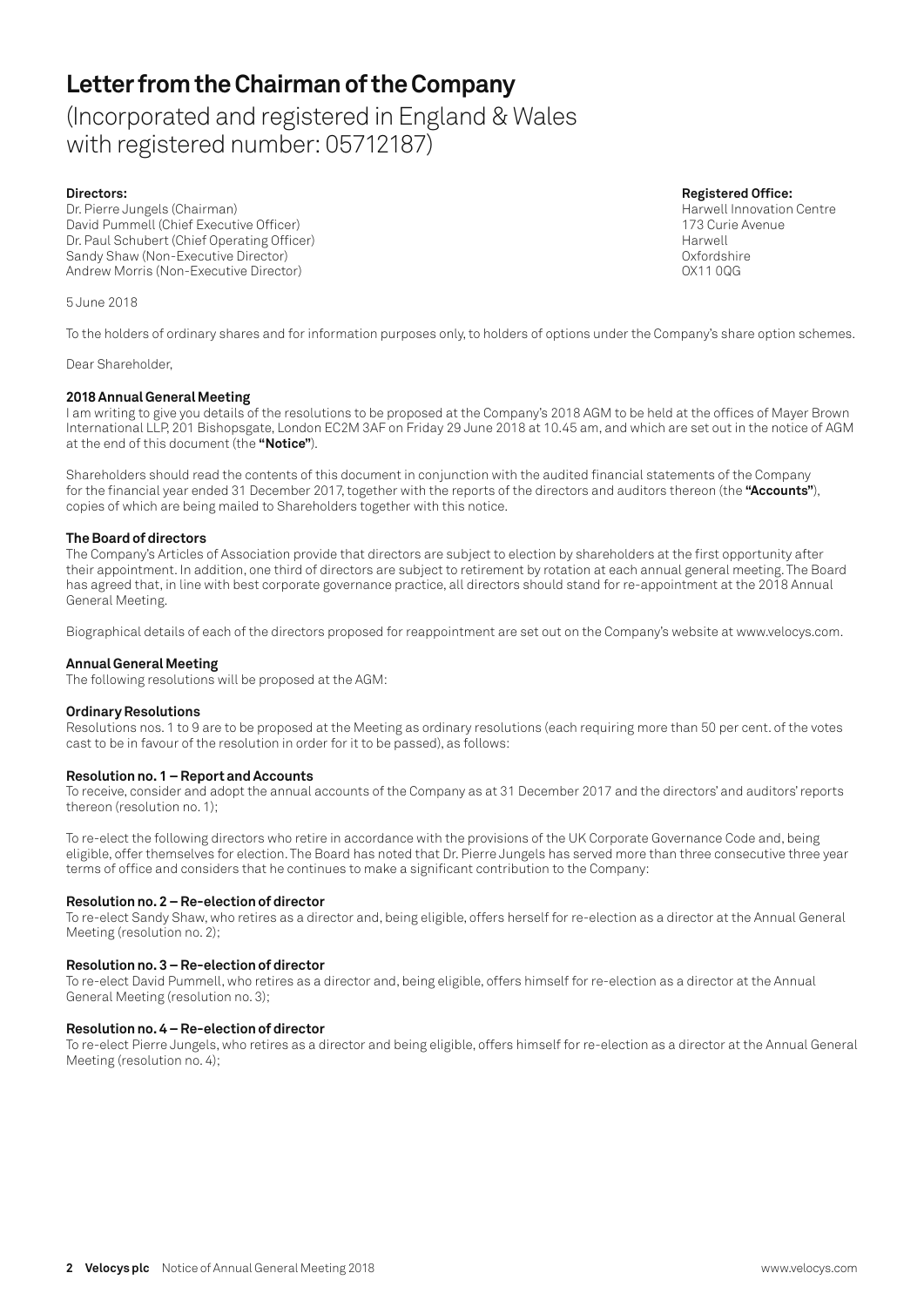#### **Resolution no. 5 – Re-election of director**

To re-elect Andrew Morris, who retires as a director and being eligible, offers himself for re-election as a director at the Annual General Meeting (resolution no. 5);

#### **Resolution no. 6 – Re-election of director**

To re-elect Paul Schubert, who retires as a director and being eligible, offers himself for re-election as a director at the Annual General Meeting (resolution no. 6);

#### **Resolution no. 7 – Re-appointment of auditors**

To re-appoint PricewaterhouseCoopers LLP as auditors of the Company (resolution no. 7);

#### **Resolution no. 8 – Determination of auditors' remuneration**

To authorise the directors to fix the auditors' remuneration (resolution no. 8); and

#### **Resolution no. 9 – Authority of directors to allot shares**

Resolution no. 9 will be proposed as an ordinary resolution to authorise the directors to allot Equity Securities (as defined in the Articles) up to a maximum aggregate nominal amount of £1,101,075.88 (representing approximately 33% of the total ordinary share capital of the Company presently in issue). This authority replaces the authority granted on 22 June 2017 and will expire on 31 July 2019 or at the conclusion of the next AGM, whichever is the earlier. The directors have no present intention of exercising this authority.

#### **Special Resolutions**

Resolution nos. 10 and 11 are to be proposed at the Meeting as special resolutions (each requiring at least 75 per cent. of the votes cast to be in favour of the resolution in order for it to be passed), as follows:

#### **Resolution no. 10 – Renewal of authority of directors to allot shares for cash disapplying statutory pre-emption rights**

Resolution no. 10 will be proposed as a special resolution to empower the directors to issue Equity Securities on a non pre-emptive basis up to a maximum aggregate nominal value of £330,322.77 (representing approximately 10 per cent. of the total ordinary share capital of the Company presently in issue). The directors have no present intention of exercising this authority but it will enable the directors, at their discretion, to allot a limited number of equity securities (or treasury shares) for cash and also provide the directors with greater flexibility to take advantage of business opportunities as they arise.

#### **Resolution no. 11 – Authority to purchase own shares**

Resolution no. 11 will be proposed as a special resolution to authorise the Company to purchase up to 330,322.77 of its own ordinary shares in the market, representing 10 per cent. of the current issued ordinary share capital of the Company, at a price of not less than the nominal value of the ordinary shares and not more than the amount equal to 5 per cent. above the average of the middle market quotations of the ordinary shares as derived from the London Stock Exchange for the five business days immediately preceding the day on which the Ordinary Share is contracted to be purchased. If approved, this authority will expire at the conclusion of next year's AGM.

The directors have no present intention of making such purchases, but it is considered to be prudent to have this authority so as to be able to act at short notice if circumstances change. The authority would, however, only be exercised if the directors believe that to do so would result in an increase in earnings per share and would be in the best interests of shareholders generally.

Options over an aggregate of 9,914,317 ordinary shares in the Company were outstanding as at 24 May 2018 (being the latest practicable date prior to printing this document) representing 3.00 per cent. of the Company's issued ordinary share capital at that date and which would represent 3.33 per cent of the Company's issued ordinary share capital if the authority proposed at the AGM to buy back 33,032,277 ordinary shares was exercised in full (and all of the repurchased shares were cancelled).

The resolution will also permit the Company to purchase its own shares to hold as treasury shares rather than cancelling them. The treasury shares can be subsequently cancelled, sold for cash or used to satisfy share awards granted under employee share award schemes and would therefore provide the Company with additional flexibility in the management of its capital base. As at 24 May 2018, the Company did not hold any of its ordinary shares as treasury shares.

The directors would consider holding as treasury shares any shares which the Company purchases pursuant to the authority proposed to be granted by resolution no. 11. In relation to any repurchased shares held in treasury however, unless such shares are subsequently cancelled, earnings per share will only be increased on a temporary basis until such time as the shares are subsequently sold out of treasury.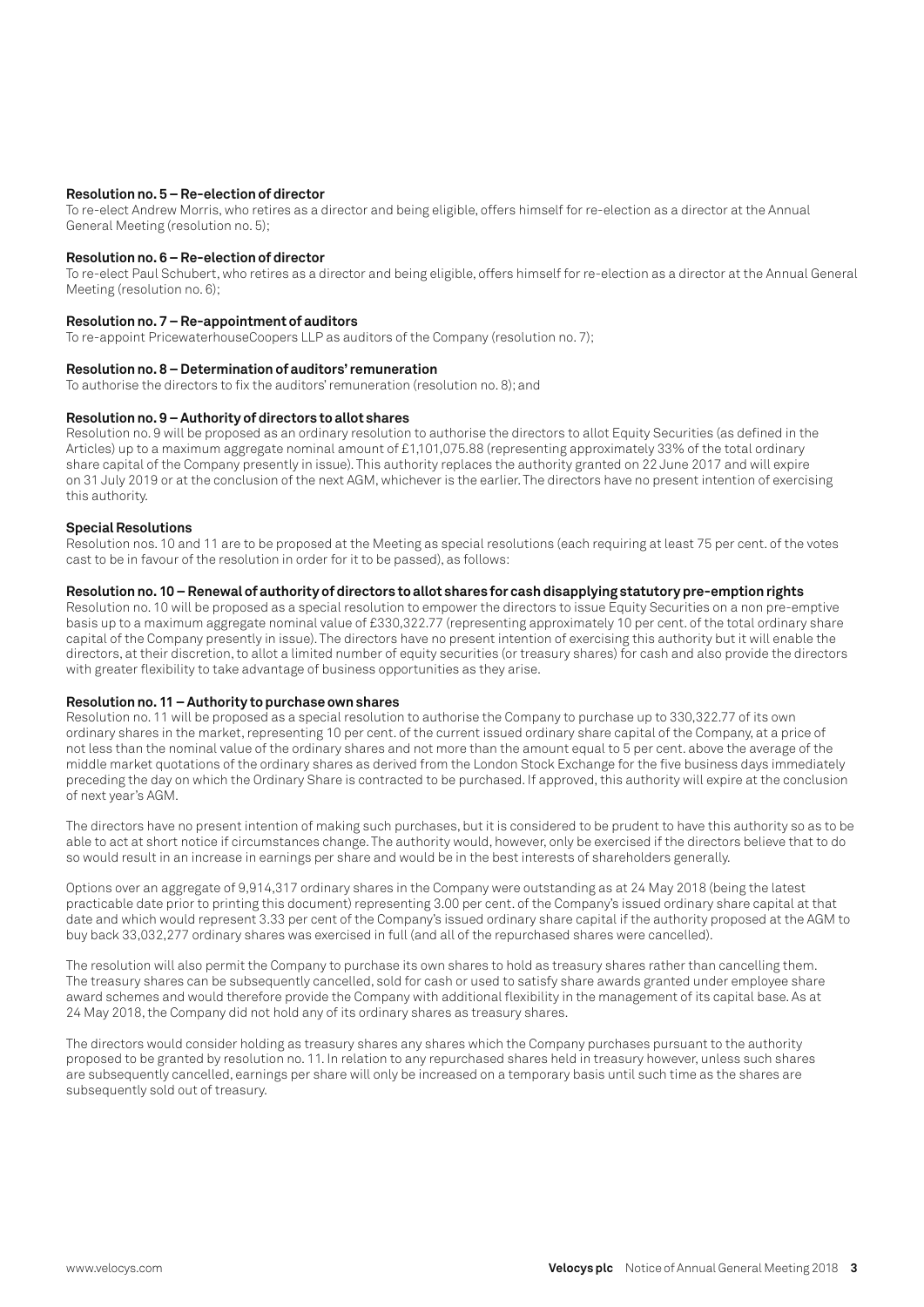# **Letter from the Chairman of the Company** (continued)

(Incorporated and registered in England & Wales with registered number: 05712187)

### **Action to be taken**

Shareholders will find enclosed with this document a Form of Proxy for use at the AGM. Whether or not you propose to attend the AGM in person, you are requested to complete and lodge the Form of Proxy with the Company's registrars at Link Asset Services, PXS 1, 34 Beckenham Road, Beckenham, Kent BR3 4ZF, or online at www.signalshares.com citing your Investor Code (which can be found on your share certificate), or via the CREST electronic platform if you are a CREST member, but in any event your instruction must be received by no later than 10.45 am on Wednesday 27 June 2018. Detailed information about how to vote is set out in the notes to the Form of Proxy. Unless the Form of Proxy is lodged by this date and time, the Form of Proxy will be invalid. The completion and lodging of a Form of Proxy will not preclude you from attending the AGM and voting in person if you so wish.

### **Recommendation**

The directors consider the resolutions to be proposed at the AGM are in the best interests of the Company and the shareholders as a whole. Consequently, the directors unanimously recommend that you vote in favour of the Resolutions to be proposed at the AGM as they intend to do in respect of their own beneficial holdings which in aggregate amount to 765,789 ordinary shares in the Company, representing 0.23 per cent. of the Company's current issued ordinary share capital and of the votes that could be cast at the AGM.

Yours faithfully

**Pierre Jungels** Chairman 5 June 2018

Registered Office: Harwell Innovation Centre 173 Curie Avenue Harwell Oxfordshire OX11 0QG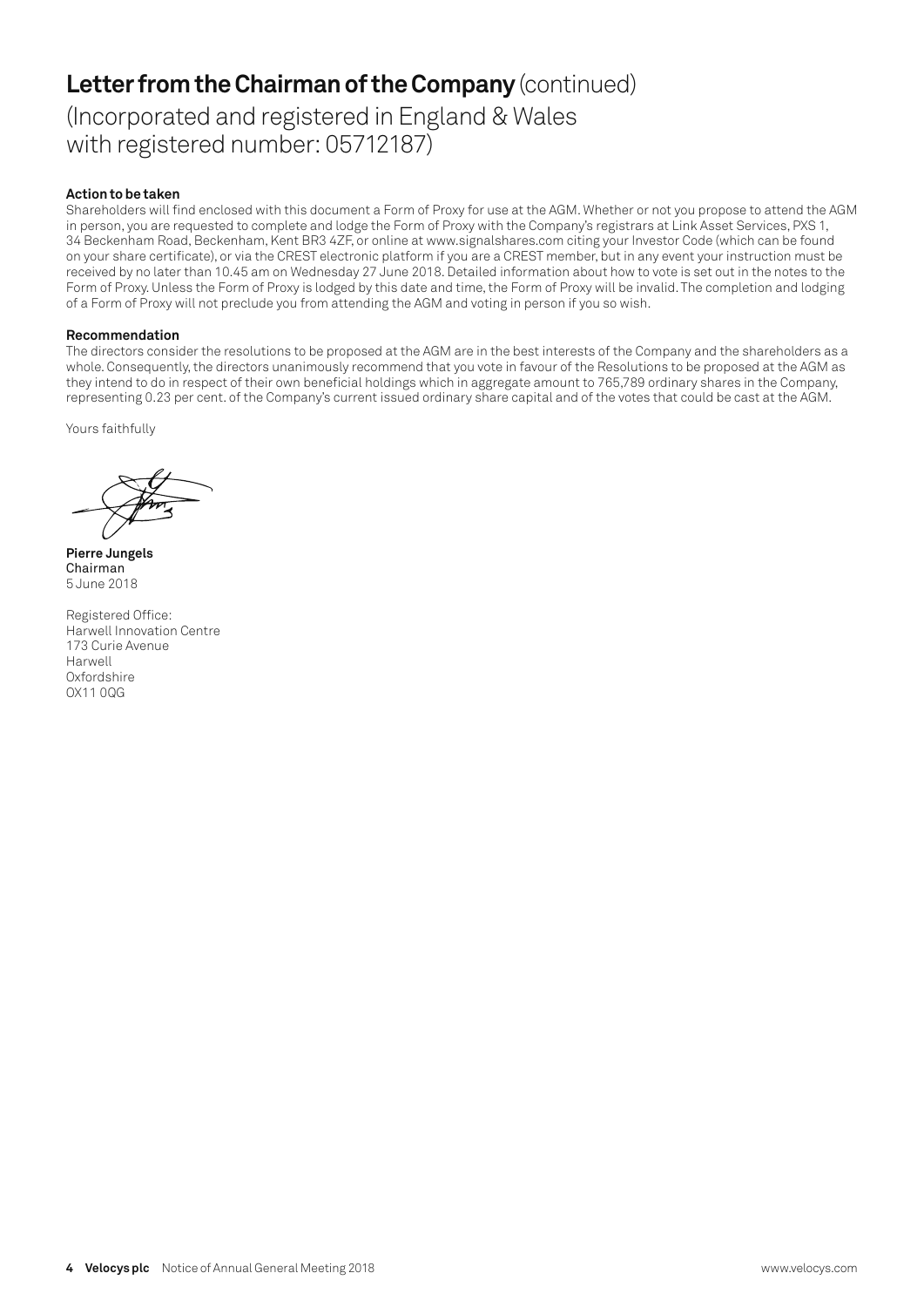### **Velocys plc** (Incorporated and registered in England & Wales with registered number: 05712187)

**NOTICE IS HEREBY GIVEN THAT the ANNUAL GENERAL MEETING** of the Company will be held at the offices of Mayer Brown International LLP, 201 Bishopsgate, London EC2M 3AF on Friday 29 June 2018 at 10.45 am to consider and, if thought fit, pass the following resolutions. Resolutions nos. 1 to 9 will be proposed as ordinary resolutions and resolutions nos. 10 and 11 will be proposed as special resolutions.

### **As ORDINARY BUSINESS**

#### **Ordinary resolutions**

- 1. To receive, consider and adopt the annual accounts of the Company as at 31 December 2017 and the directors' and auditors' reports thereon.
- 2. To re-elect Sandy Shaw (Non-Executive Director, Chair of the Remuneration Committee, and a member of the Audit and Risk and Nomination Committees) as a director of the Company.
- 3. To re-elect David Pummell (Executive Director and Chief Executive Officer) as a director of the Company.
- 4. To re-elect Pierre Jungels (Chairman of the Board and Chairman of the Nomination Committee) as a director of the Company.
- 5. To re-elect Andrew Morris (Non-Executive Director, Chairman of the Audit and Risk Committee, and a member of the Remuneration and Nomination Committees) as a director of the Company.
- 6. To re-elect Paul Schubert (Executive Director and Chief Operating Officer) as a director of the Company.
- 7. To re-appoint PricewaterhouseCoopers LLP as auditors of the Company to hold office from the conclusion of the annual general meeting until the conclusion of the next general meeting of the Company at which accounts are laid.
- 8. To authorise the directors of the Company to fix the remuneration of the auditors.

#### **As SPECIAL BUSINESS**

#### **Ordinary resolution**

- 9. That
	- (a) the directors of the Company be and are hereby generally and unconditionally authorised for the purposes of section 551 of the Companies Act 2006 (the "**Act**") to allot shares in the Company or to grant rights to subscribe for or to convert any security into shares in the Company ("**Rights**") up to an aggregate nominal amount of £1,101,075.88 (representing approximately 33 per cent. of the Company's issued ordinary share capital at the date of posting of this notice) such authority to expire, unless sooner revoked or altered by the Company in general meeting, on 31 July 2019 or at the conclusion of the next annual general meeting of the Company in 2019 (whichever is the earlier) and provided further that the Company may before the expiry of this authority make an offer or agreement which would or might require shares to be allotted or Rights to be granted after the expiry of this authority and the directors may allot shares or grant Rights in pursuance of any such offer or agreement as if the authority conferred hereby had not expired; and
	- (b) all other authorities conferred on the directors prior to the date of passing of this resolution to allot equity securities are hereby revoked save to the extent that such authorities have been utilised or agreed to be utilised.

#### **Special resolution**

- 10. That pursuant to the authority conferred by resolution numbered 9 being passed, the directors be and they are empowered pursuant to section 570 of the Act to allot equity securities (within the meaning of section 560 of the Act) wholly for cash pursuant to the authority conferred by the previous resolution as if sub-section (1) of Section 561 of the Act did not apply to any such allotment, provided that this power shall be limited to the allotment of equity securities:
	- (a) in connection with an offer of such securities by way of rights to holders of ordinary shares of 1p each in the capital of the Company ("**ordinary shares**") in proportion (as nearly as may be practicable) to their respective holdings of such shares, but subject to such exclusions or other arrangements as the directors may deem necessary or expedient in relation to fractional entitlements or any legal or practical problems under the laws of any territory, or the requirements of any regulatory body or stock exchange; and
	- (b) otherwise than pursuant to sub-paragraph (a) above up to an aggregate nominal amount of £330,322.77 (representing 10% of the Company's issued ordinary share capital at the date of posting this notice),

and shall expire on 31 July 2019 or at the conclusion of the next annual general meeting of the Company in 2019 (whichever is the earlier), and provided further that the Company may before the expiry of this authority make an offer or agreement which would or might require relevant securities to be allotted after the expiry of this authority and the directors may allot equity securities in pursuance of any such offer or agreement as if the authority conferred hereby had not expired.

This power applies in relation to a sale of shares which is an allotment of equity securities by virtue of section 560 (3) of the Act as if in the first paragraph of this resolution the words "pursuant to the authority conferred by resolution numbered 9 being passed" were omitted.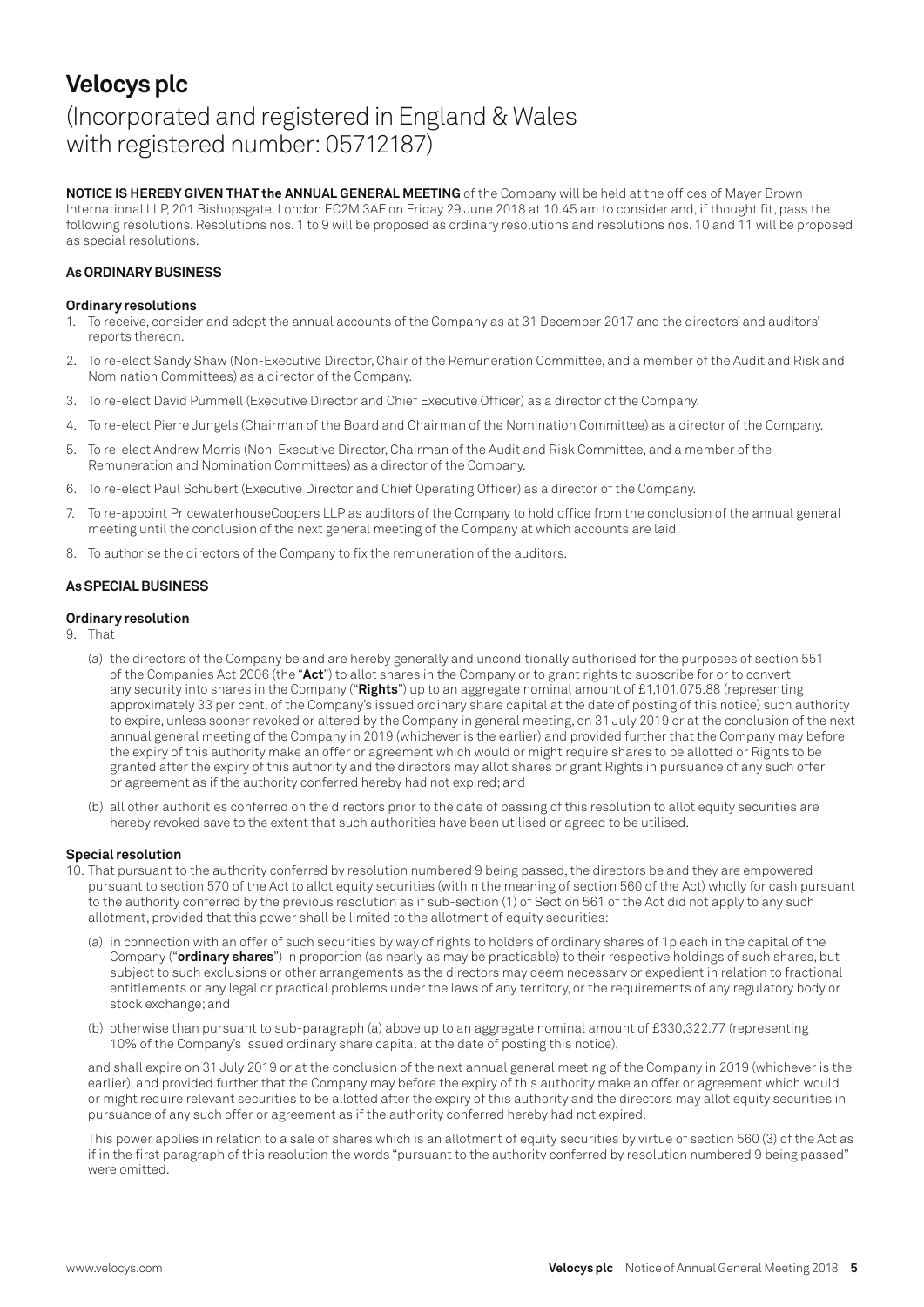## **Velocys plc** (continued) (Incorporated and registered in England & Wales with registered number: 05712187)

#### **Special resolution**

- 11. That the Company be and is generally and unconditionally authorised for the purposes of section 701 of the Act to make one or more market purchases (within the meaning of section 693(4) of the Act) on the AIM market of the London Stock Exchange of its ordinary shares provided that:
	- (a) the maximum aggregate number of ordinary shares authorised to be purchased is 33,032,277 (representing 10% of the Company's issued ordinary share capital at the date of posting of this notice);
	- (b) the minimum price which may be paid for such shares is 1p per ordinary share;
	- (c) the maximum price which may be paid for an ordinary share shall not be more, at the time of purchase, than the amount equal to 105 per cent. of the average of the middle market quotations for an ordinary share as derived from the London Stock Exchange for the five business days immediately preceding the date on which the ordinary share is purchased;
	- (d) unless previously renewed, varied or revoked, the authority conferred shall expire at the conclusion of the next annual general meeting of the Company in 2019; and
	- (e) the Company may make a contract or contracts to purchase ordinary shares under the authority conferred prior to the expiry of such authority which will or may be executed wholly or partly after the expiry of such authority and may make a purchase of ordinary shares in pursuance of any such contract or contracts, as if such authority had not expired.

#### **BY ORDER OF THE BOARD**

**Jeremy Gorman FCA Secretary** 5 June 2018

#### **Registered Office:**

Harwell Innovation Centre 173 Curie Avenue Harwell Oxfordshire OX11 0QG